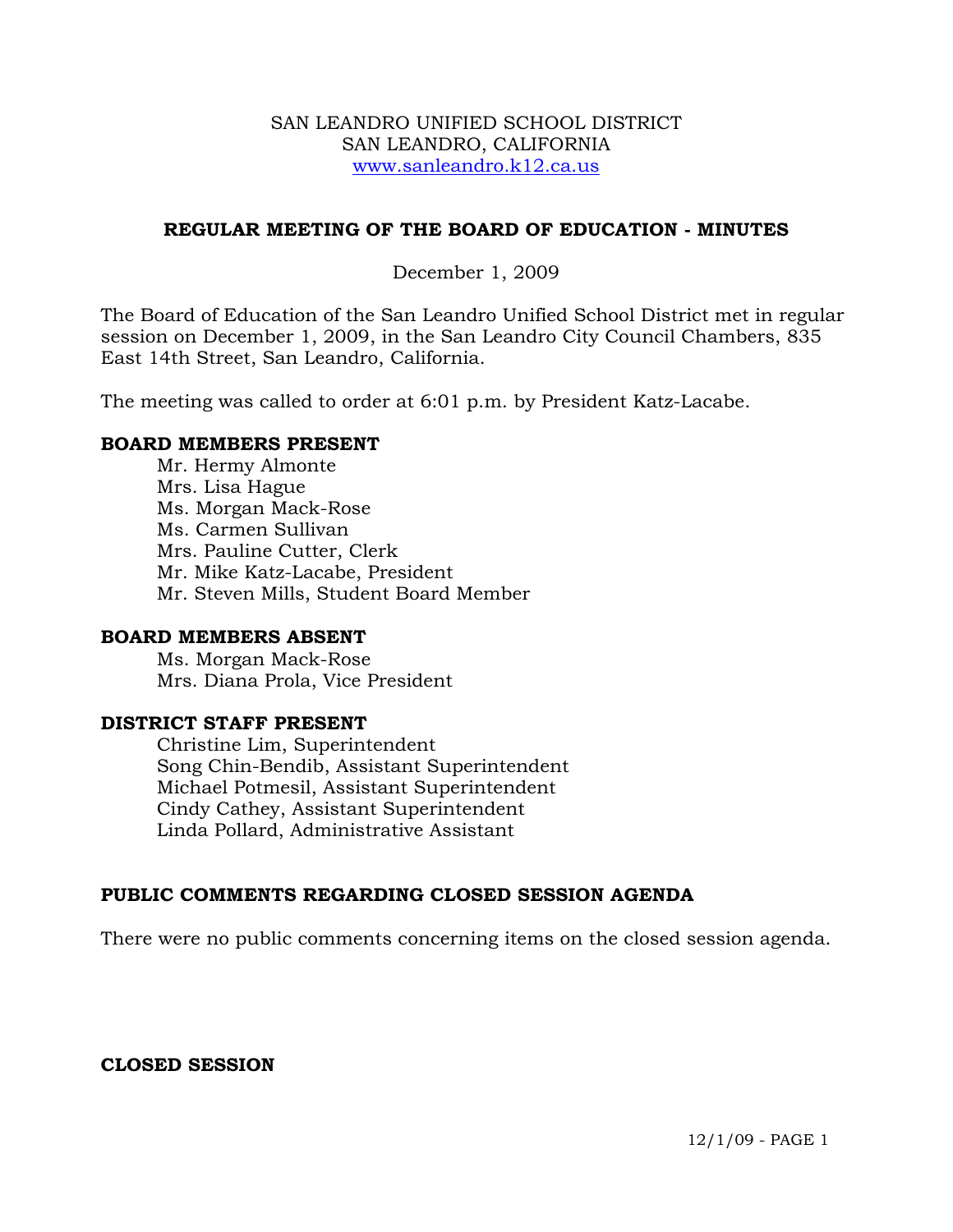At 6:01 p.m., the Board went into closed session for Public Employee Discipline/Dismissal/Release/Hiring, Conference with Labor Negotiator, Conference with Legal Counsel – Anticipated Litigation – significant exposure to litigation, Conference with Real Property Negotiator – Property(ies), and Conference with Legal Counsel – Existing Litigation pursuant to Government Code Sections 54957, 54957.6, 54956.(b), 54956.8, and 54956.9. The closed session was adjourned at 7:11 p.m.

The Board returned to open session at 7:14 p.m. with the Pledge of Allegiance to the Flag. President Katz-Lacabe said the Board had been in closed session where no action was taken.

# **APPROVAL OF AGENDA**

On a motion made by Trustee Hague and seconded by Trustee Sullivan, the Board approved the agenda for the regular meeting of December 1, 2009, by a 5-0 vote. Trustees Mack-Rose and Prola were absent.

# **PRESENTATIONS**

- The Roosevelt Choir, under the direction of music teacher Susan Dent, performed two songs: "Haba na Haba," and "Each of Us Has a Light."
- \* On October 6, 2009, the Board approved the initial financing documents for the issuance of its \$25 million allocation of Qualified School Construction Bonds (QSCBs). Since that date, the District's financial advisor, Dale Scott & Company, and its legal counsel, Jones Hall, have been working to develop a final structure that will allow the District to achieve its twin goals of providing additional project funding and reducing the overall borrowing costs to the taxpayers. At the same time, they have had to work to address the concerns of Standard & Poor's (the rating agency), react to ongoing changes made by the Department of the Treasury in the QSCB regulations, and develop a financing that will be accepted in the marketplace.

 Dale Scott and Bill Madison (attorney with Jones Hall) presented a comparison of the initial to the revised structure along with a review of how the currently revised structure meets the District's original goals. Finally, they explained the current state of the QSCB market, potential timing delays, and contingency plans that are being put into place in order to react to these possible delays.

 The Board asked for further clarification regarding tax-rate projections, additional costs to the taxpayers, supplemental coupons, the affects on the District's cash flow, and the difference between the two Resolutions being proposed tonight which were addressed by staff and the presenters.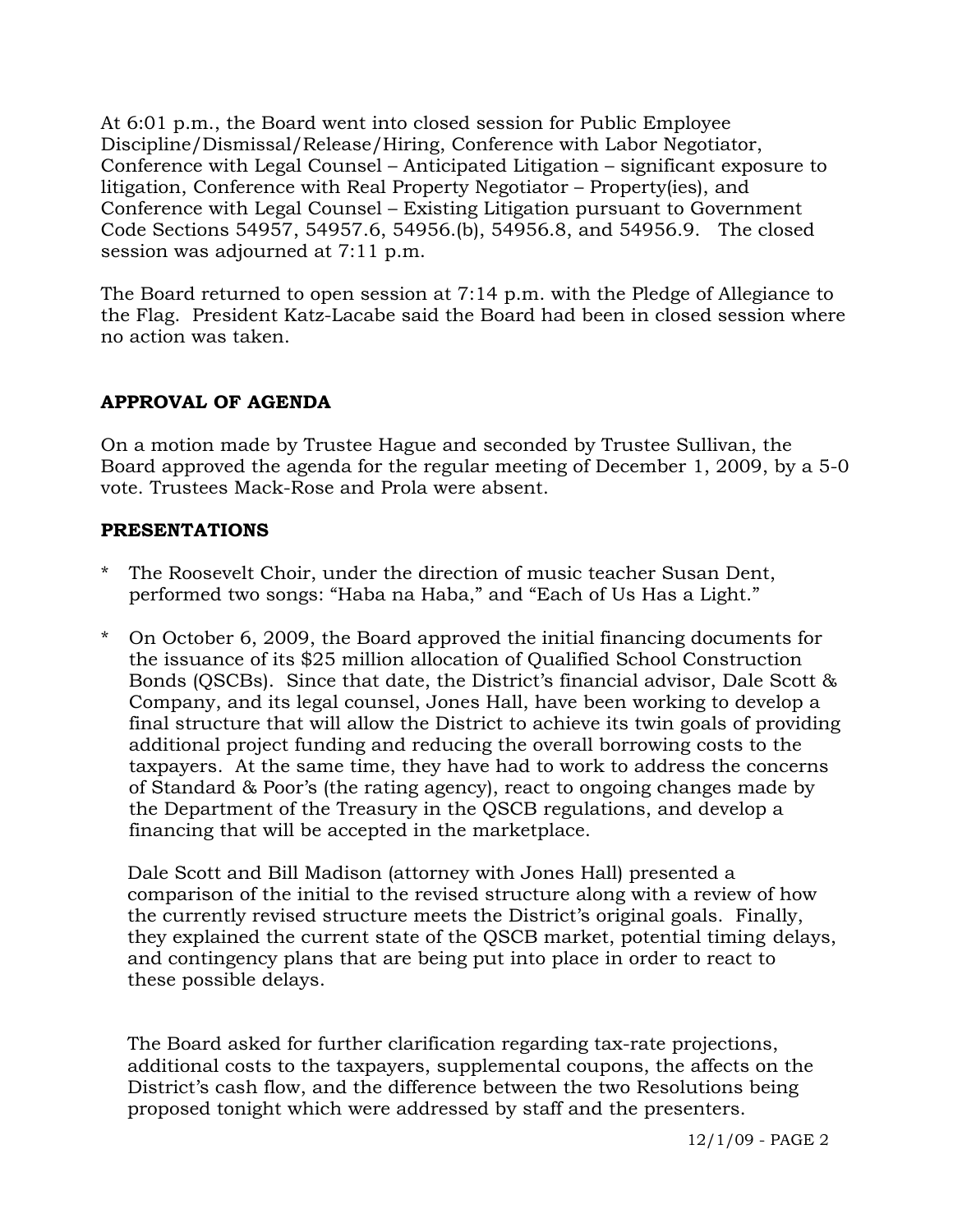Student Board member Mills applauded Mr. Scott for all of his work.

 Trustee Cutter was concerned about having a different company other than the District's current financial advisors KNN handling this issuance.

 Superintendent Lim explained that she had spoken with representatives at KNN and they understood the situation and supported the District proceeding in this matter.

### **CONFERENCE ITEMS**

### General Services

The Board discussed and considered adopting one of the following two resolutions:

- 1.1-CF Resolution #09-59 Providing for the Issuance and Sale of General Obligation Bonds Election of 2006, Series C, In the Aggregate Principal Amount of Not to Exceed \$30,000,000 (Tax-Exempt) or
- 1.2-CF Resolution #09-60 Approving the Preliminary Official Statement and Related Legal Documents Relating to the Issuance and Sale of General Obligation Bonds, Election of 2006, Series C, in the Aggregate Principal Amount of Not to Exceed \$25,000,000.

Staff explained that it was their recommendation that the Board adopt Resolution #09-59 Providing for the Issuance and Sale of General Obligation Bonds Election of 2006, Series C, In the Aggregate Principal Amount of Not to Exceed \$30,000,000 (Tax-Exempt).

Additional points of clarification were raised and addressed; however a concern was raised by Trustee Cutter, who was troubled that the District's long standing financial advisor would not be involved in this transaction. Trustee Cutter also had concerns regarding the commission rates between KNN and Dale Scott. The Superintendent explained that Dale Scott & Company would be receiving the same rate that would have been paid to KNN.

Additionally, Mr. Scott explained that it was always anticipated that once the QSCBs financing was completed, KNN would come in and issue the remaining bonds; however, because of this unexpected turn of events, it would have been impossible to have two firms work on the same transaction, and as long as KNN was in agreement, Dale Scott would do it for the same price. To further ease Trustee Cutter's concern, Mr. Scott agreed to send a list of references at her request.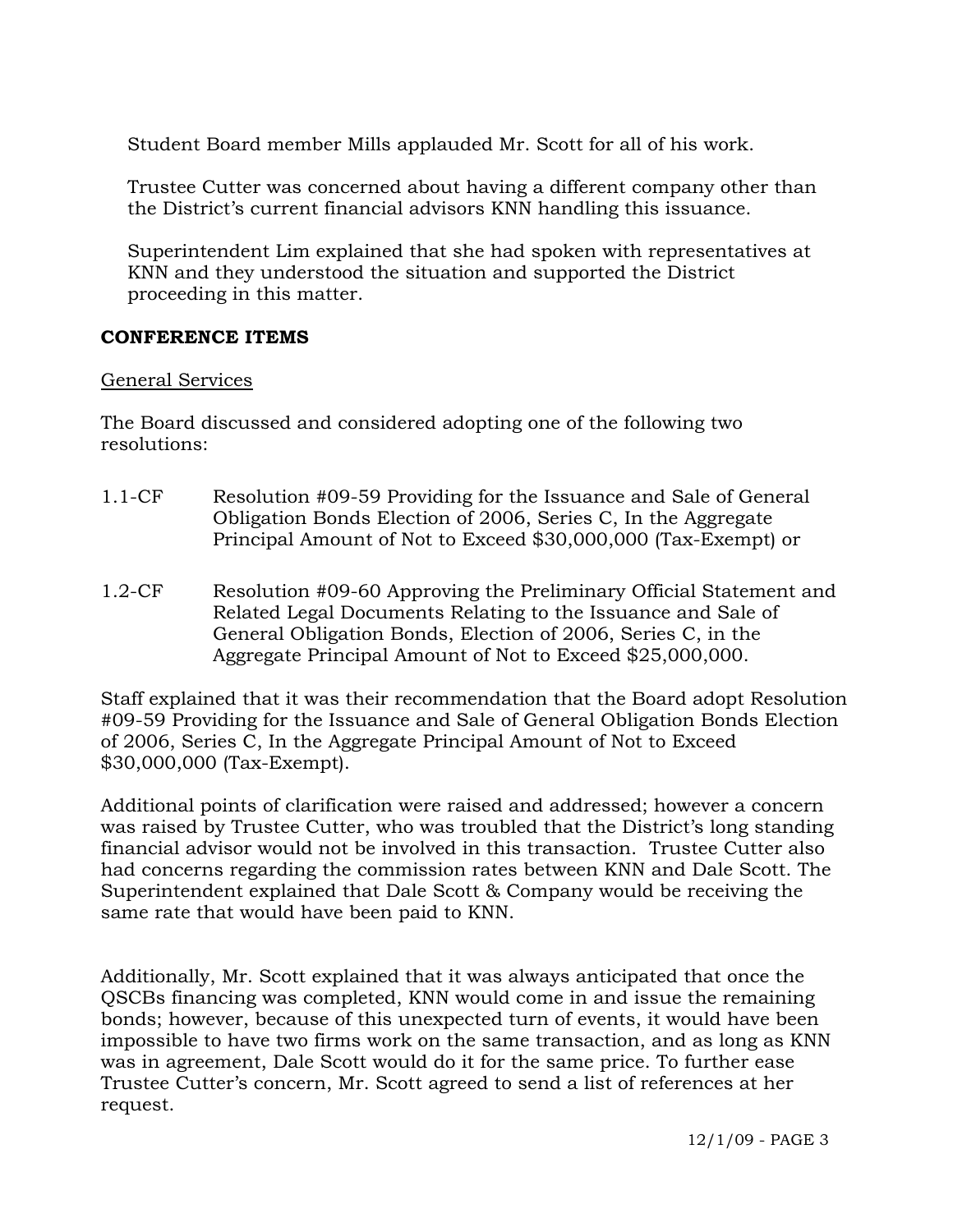1.1-CF Resolution #09-59 Providing for the Issuance and Sale of General Obligation Bonds Election of 2006, Series C, In the Aggregate Principal Amount of Not to Exceed \$30,000,000 (Tax-Exempt)

> Prior to taking the vote Trustee Cutter requested that it be noted that the same consultant fees would apply to Dale Scott & Company that KNN would have received. Trustee Hague requested that the Board receive written confirmation from KNN agreeing to this transaction before the issuance of the bonds.

On a motion made by Trustee Almonte and seconded by Trustee Sullivan, the Board adopted Resolution #09-59 Providing for the Issuance and Sale of General Obligation Bonds Election of 2006, Series C, In the Aggregate Principal Amount of Not to Exceed \$30,000,000 (Tax-Exempt) by a 5-0 vote. Trustees Mack-Rose and Prola were absent.

# **PRESENTATIONS**

\* Dr. Irene Fujii was present and reviewed the 2008-2009 data with the Board. As a partner in education, Regional Occupational Program (ROP) offers rigorous and relevant career technical education to students in the San Leandro Unified School District. In the 2008-2009 school year, 1,357 San Leandro High School students were enrolled in ROP programs—both on the high school campus as well as at the ROP Center. The ROP's focus of college and career has given many San Leandro Unified high school students their start each year in exciting and rewarding careers through secondary Career-Technical Education (CTE) courses.

ROP students, Audrianna Gomez, Medical Career Program; Anna Gonzalez, Alisha Akers, Criminal Justice; and Jonathan Regalo, Business Academy & Science and Culinary Arts, were also present to share their personal stories, stating that since being enrolled in ROP classes they now have the skills to attain their goals and have plans for post secondary education, and because they now see relevance in education, their grades and attendance have improved considerably in their home school classes, not just their ROP classes.

 The Board thanked ROP students for sharing their stories, saluted the ROP staff for providing a very valuable service in molding these students for the future, and offered kudos to teacher Mary Styner in the Business Academy at the high school for all of her work.

Trustee Almonte mentioned that he was a product of the ROP program and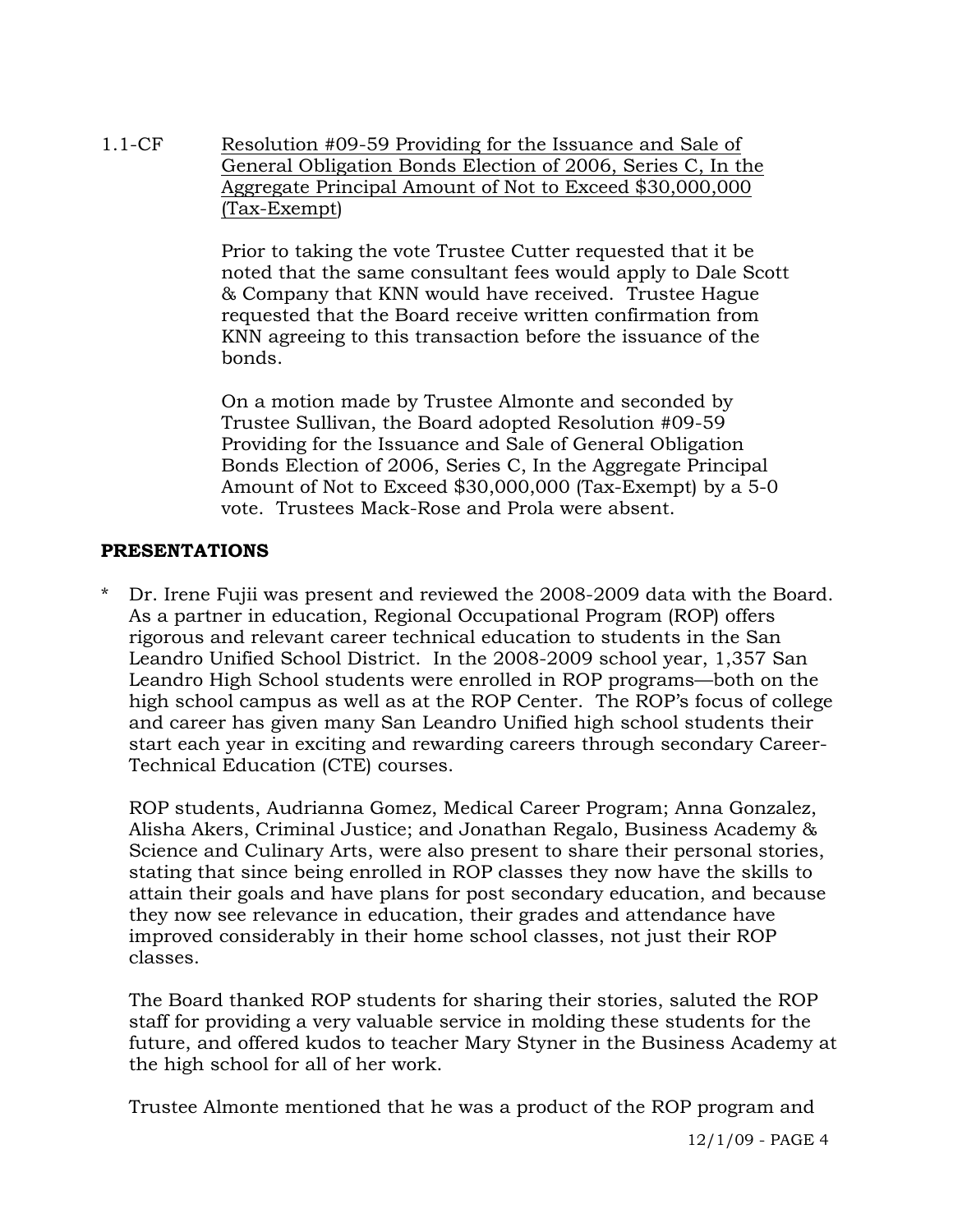was able to work while going to college.

 Student Board member Mills reported that representatives from the ROP program came to the high school and spoke about the ROP program. As a result, it has generated a lot of interest from students and they are planning on enrolling in the classes next year.

 In response to Trustee Katz-Lacabe's concern on how members of our District's JPA and others are handling that flexibility with regards to ROP funding now that ROP funding is in the Tier III category, whereby district's have the authority to "sweep", Dr. Fujii reported that, as president-elect of the state-wide organization, things seem to be pretty stable; however, in northern California, they were considering sweeping these funds; however, reversed that decision due to the affect it would cause to the program.

\* In July 2009, San Leandro Unified School District (District) entered into an agreement with the City of San Leandro (City) to provide *free* solid waste, recyclables and green waste collection at most of the school sites. The City is able to provide this service through a franchised agreement with the Alameda County Industries (ACI). ACI services most school sites with the exception of the San Leandro High School, Jefferson Elementary School and Adult School Office. As part of the agreement to receive the free service, the District agreed to implement recycling collection in classrooms, meeting rooms and offices at all facilities serviced by ACI. Additionally, the District shall establish a lunchtime waste reduction and recycling program including the elimination of Styrofoam food service trays, and set up food and food-soiled paper recycling in food service areas. In addition, Food Service addressed their efforts in providing "healthy choices" to the meal plan.

The presentation was divided into two major parts:

A) Food Service Department's plan on "healthy choices" to the meal plan, lunchtime waste reduction and recycling program

Keypoints included:

- School meals have come a long way by offering fresh fruits and vegetables, whole grains, and zero transFat
- School meals are balanced and healthy and must meet the nutrition guidelines including limiting fat and saturated fat in meals and providing one-third of the recommended Dietary Allowance (RDA) of protein, calcium, iron, and vitamins A and C
- School meals help kids maintain a healthy weight
- Food & Nutrition Services (FNS) continues to strive to "raising the bar" and become a true partner in education by becoming as environmentally friendly as possible, by reestablishing the Wellness Policy Committee, by establishing student centered menus, and training the FNS team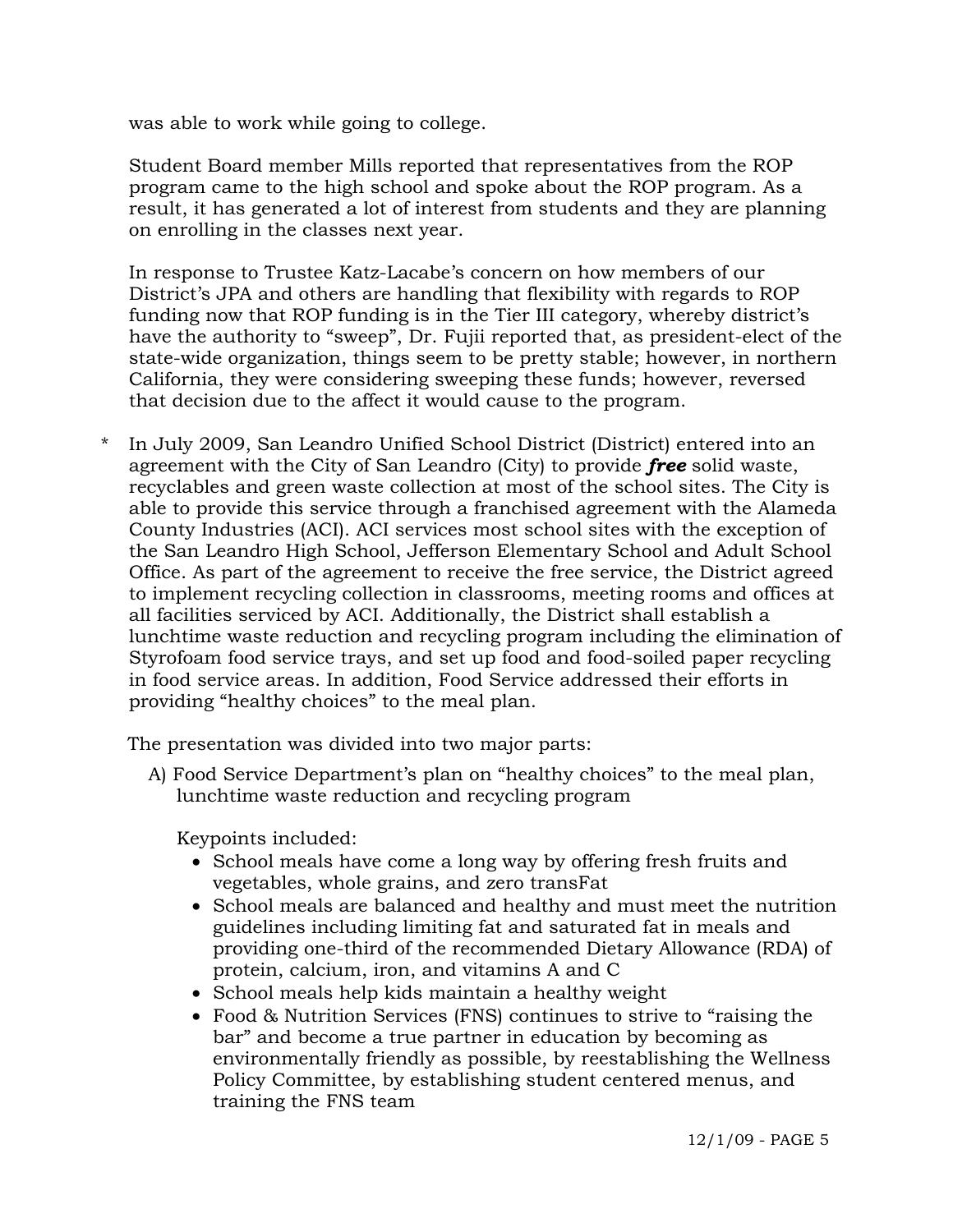- No later than the 2010-2011 school year, the District shall establish a lunch time waste reduction and recycling program including the elimination of Styrofoam food service trays and the establishment of a food and food-soiled paper recycling in the food service areas
- B) Custodial and Operations Department's plan on implementing the waste recycling program and coordinating the recycling collection at all school sites with ACI and the City of San Leandro.

 Maintenance & Operations Manager Greg Dyer walked the Board through the preliminary stages of a new comprehensive recycling program including the schedule, stakeholders, cost and Pilot Program, noting that as part of the agreement with the City of San Leandro and Alameda County Industries (ACI), the District will need to meet certain requirements including

- Site audits to determine waste generation rates
- Not exceeding current garbage service levels
- Recyclables/green waste levels determined by ACI, the District and approved by the City
- District shall implement recycling collection in classrooms, meeting rooms and offices at all facilities
- Additional recycling bins will be provided by the City to the District a no charge as needed

Mr. Dyer explained that currently mixed recycling is practiced at all the school sites, one site is currently practicing food recycling and one site currently practices composting.

Board members were very excited and supportive of the efforts being made. Additional comments and concerns raised by the Board included:

- Provide additional containers at each school site?
- Biodegradable may not always be environmentally friendly
- Consider Nitrile products which are much safer than latex
- Consider spring mix and/or baby mix for salads rather than Iceberg lettuce which has no nutritional value
- Minimize the sodium content
- Consider the "Harvest of the Month" Program which provides teachers and families with information about nutrition facts on fruits and vegetables, resources, recipes and nutrition-related trivia
- Focus on less processed food products and more natural products

 Student Board member shared his thoughts regarding the food being served at the high school, noting that this year the menu has improved. He also commented that the Associate Student Body continues to be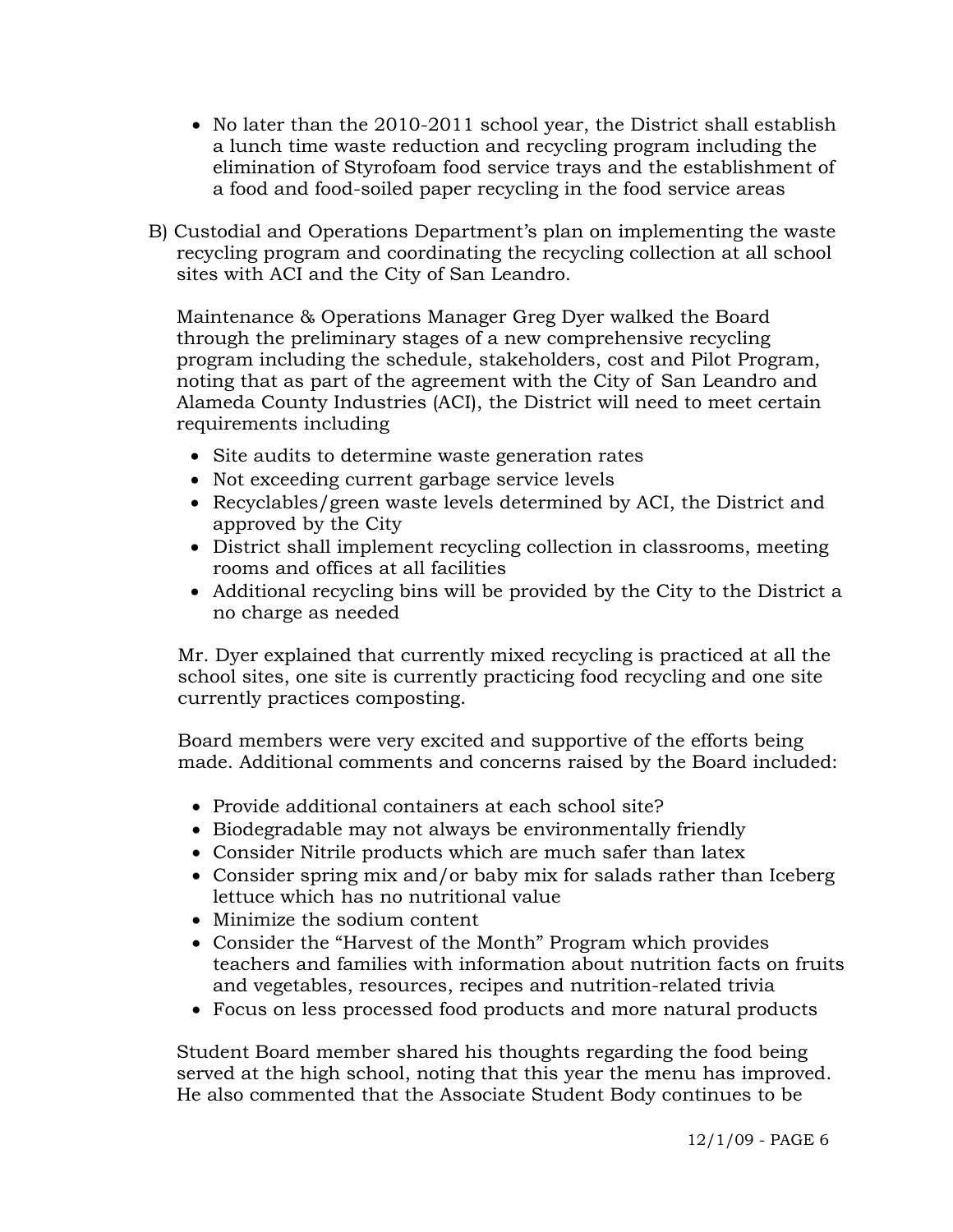active in the community, and bringing a recycling program to the high school would generated a lot of support and student volunteers.

# **PUBLIC TESTIMONY ON NON-AGENDA ITEMS**

• Paul Pierce, high school parent and President of the San Leandro Swim Team, addressed the Board regarding the lack of clarity with regards to the QSCB funds, timeline and process. He urged the Board to continue to look at funding resources to improve and keep the high school pool.

President Katz-Lacabe asked for and received consensus to adjust the agenda by moving the Student Board member and Union Representative reports before the Pubic Hearing, followed by a short break.

# **REPORTS**

- 1) Student Board Member Report Steven Mills, Student Board member, updated the Board on activities at San Leandro High School:
	- The recent canned food drive was a success, reporting that overall 1,000 cans were collected
	- "Toys for Tots" will be held from December 3 through December 17; bags will be placed in every classroom and a box will be available at the City Hall
	- Boys' football team had a great season, unfortunately lost NCS
	- Academies are hosting a Flagg Football Tournament in the quad
	- December 7 & 8 will be intramural volleyball games the girls' varsity volleyball team will play students on December 7 and faculty on the 8.
	- San Leandro High School students will be attending the City tree lighting ceremony on December 24
	- Winter activities are being planned. Students are hoping to have "Foster a Dream" come to the school. Cloth is donated to the schools for blankets which are distributed to foster children.
	- Several students attended the Castle Leadership Summit at James Logan High School where Bay Area high school students came together and shared ideas around budget, etc.
- 2) Union Representative Reports
	- Jan Nuño, Garfield Principal, on behalf of the San Leandro Managers Association, focused on school plans and shared leadership, particularly focusing on questions raised by the Board about her plan around the process used to set student academic learning goals, expectations for achievement by different racial groups, and kinds of training offered to their teachers, and when do teachers have time to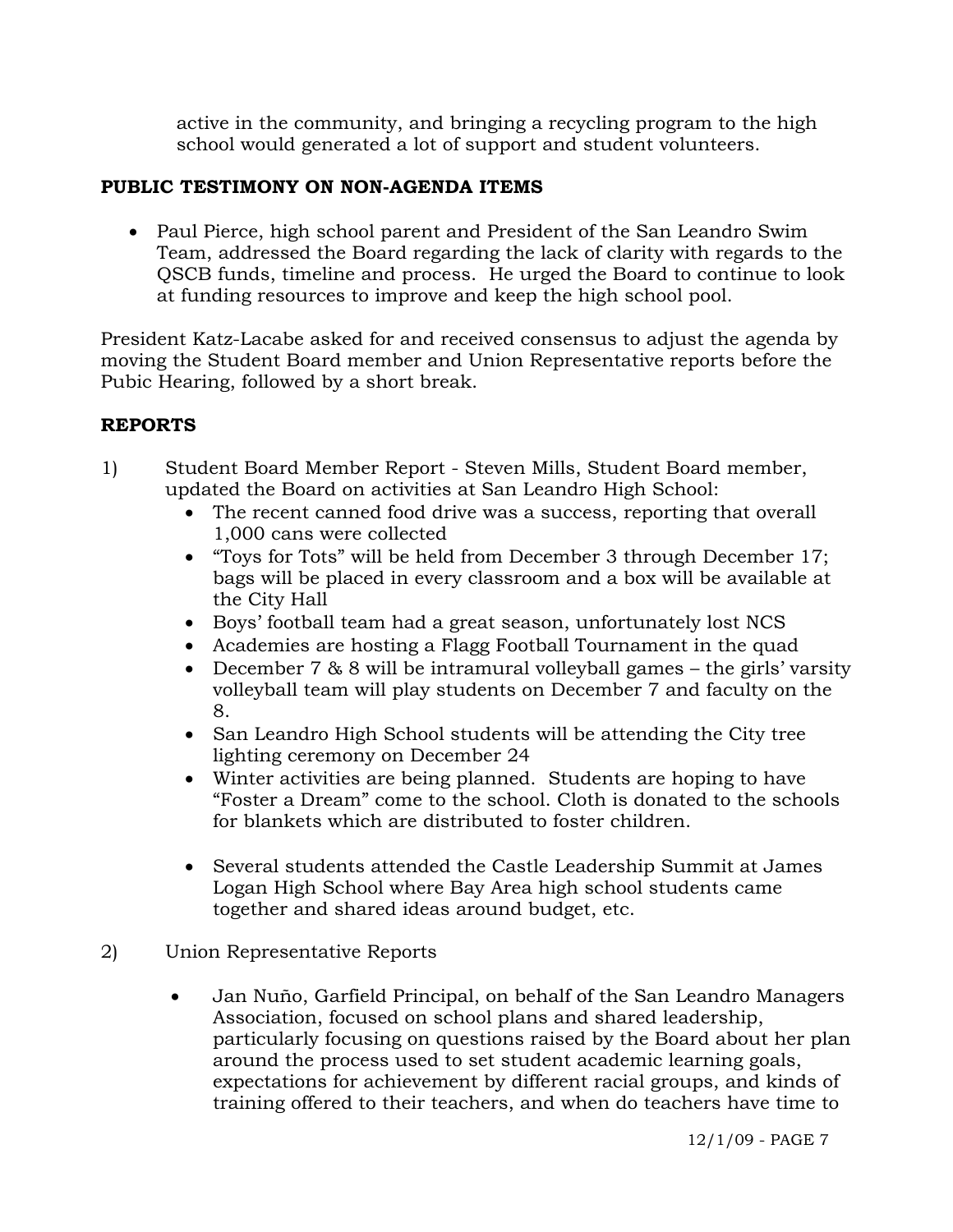make observations and discuss their own best practices.

• Mark Hamilton, on behalf of the San Leandro Teachers' Association, reiterated to the Board the importance of protecting the programs and services to students, adding that with the current staff levels, particularly as a counselor, it has become hard to be proactive. Mr. Hamilton commented that as hard as it is to maintain high standards with limited resources, sustaining the programs and services will make things easier and the future of the District much better.

At 9:25 p.m. the Board took a break and returned to open session at 9:33 p.m.

# **PUBLIC HEARING**

A public hearing was conducted regarding the Flexibility Transfers of Tier III Programs – Phase V.

| Arts and Music Block Grant -           | \$154,641        |
|----------------------------------------|------------------|
| Gifted and Talented Education -        | 643              |
| California Peer Assistant & Review -   | 14,932           |
| Certificated Staff Mentoring Program - | 55               |
| Deferred Maintenance -                 | 100,000          |
|                                        | Total: \$270,271 |

The Budget trailer bill (SBX3 4) gives local school agencies the authority to use the funds received from the state for Tier III programs for "any educational purpose, to the extent permitted by federal law". The flexibility to transfer funds from the Tier III programs is authorized for five years until 2012-13. San Leandro Unified School District is authorized to transfer funds from categorical programs of \$270,271 to the Unrestricted General Fund for any educational purposes.

By conducting a public hearing on a regularly scheduled Board meeting, the District will have met the requirement under Budget Trailer Bill SBX 3 4. On a motion made by Trustee Hague and seconded by Trustee Cutter, the Board opened the public hearing regarding the Flexibility Transfers of Tier III Programs – Phase V by a 5-0 vote. Trustees Mack-Rose and Prola were absent.

No comments were received from the audience.

On a motion made by Trustee Cutter and seconded by Trustee Hague, the Board closed the public hearing regarding the Flexibility Transfers of Tier III Programs – Phase V by a 5-0 vote. Trustees Mack-Rose and Prola were absent.

# **CONFERENCE ITEM**

# Business Operations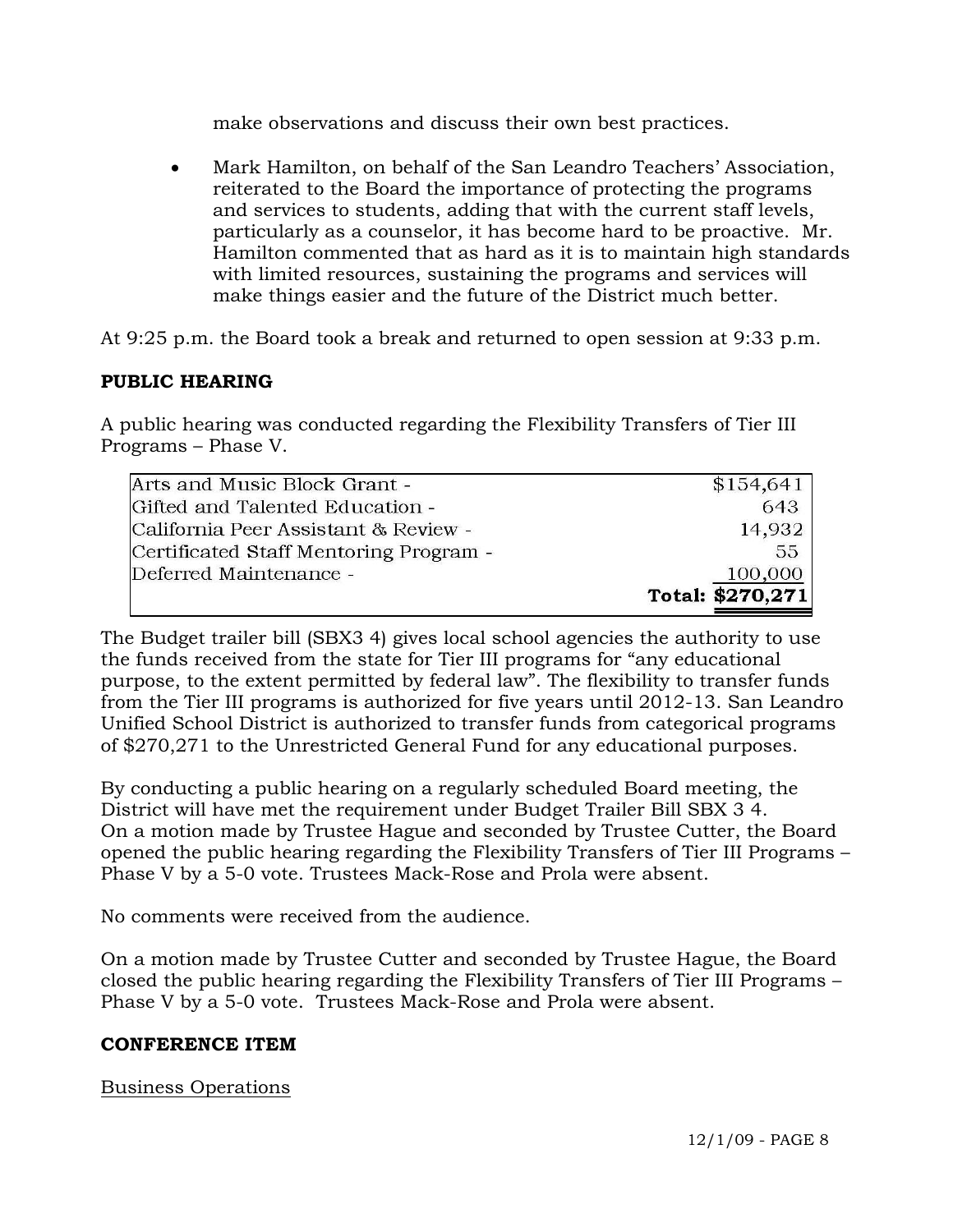### 4.1-CF Flexibility Transfers of Tier III Program – Phase V

Approve the transfer of \$270,271 of the Phase V flexibility transfers of Tier III programs to the Unrestricted General Fund:

| Arts and Music Block Grant         | \$154,641 |
|------------------------------------|-----------|
| Gifted and Talented Education      | 643       |
| California Peer Assistant & Review | 14.932    |
| Certificated Staff Mentoring       | 55        |
| Deferred Maintenance               | 100,000   |
| TOTAL                              | \$270,271 |

Trustee Hague reported that following a thorough discussion of the recommendation, the Finance Committee agreed to move it forward to the Board. She thanked staff for an easy-to-read document that provided clarity and understanding.

Trustee Cutter thanked staff for not including ROP and the Adult School in this phase of transfers.

On a motion made by Trustee Sullivan and seconded by Trustee Almonte, the Board approved the Flexibility Transfers of Tier III Program – Phase V by a 5-0 vote. Trustees Mack-Rose and Prola were absent.

- 3) Correspondence Clerk Cutter reported receipt of the following emails from November 1, 2009 – November 16, 2009: From Anna Yeung regarding extra conference day for elementary teachers; from Alton Jefferson regarding name for the 9th grade campus; from Katia Gomez regarding local event for educators, "Women in the Development World"; from Hendy Wijaya regarding name for 9<sup>th</sup> grade campus; from Jon Sherr regarding SLTA report; from Sue Leiga, Kathleen Water, Benjamin Joseph Ingram, Kathleen Water, and Richard Fishbaugh regarding the San Leandro swimming pool; and from Jeni Engler regarding invitation to the Fall play.
- 4) Superintendent's Report: Superintendent Lim provided the following report:
	- Parent/Teacher Conference is this week
	- The 6<sup>th</sup> Annual Keep Music Rockin' Foundation concert will be on December 6 at San Leandro High School
	- San Leandro Education (SLED) Foundation hosted the monthly "Eat Out for Education" at the Englander, noting that in addition to the Leadership team, Trustees Katz-Lacabe and Prola were in attendance. She invited everyone to come out on the first Wednesday of each month.
	- Energy Recovery Incorporated (ERI) recognized Sheila Lawrence, Rose Johnson and her for their efforts in administering the H1N1 vaccine

12/1/09 - PAGE 9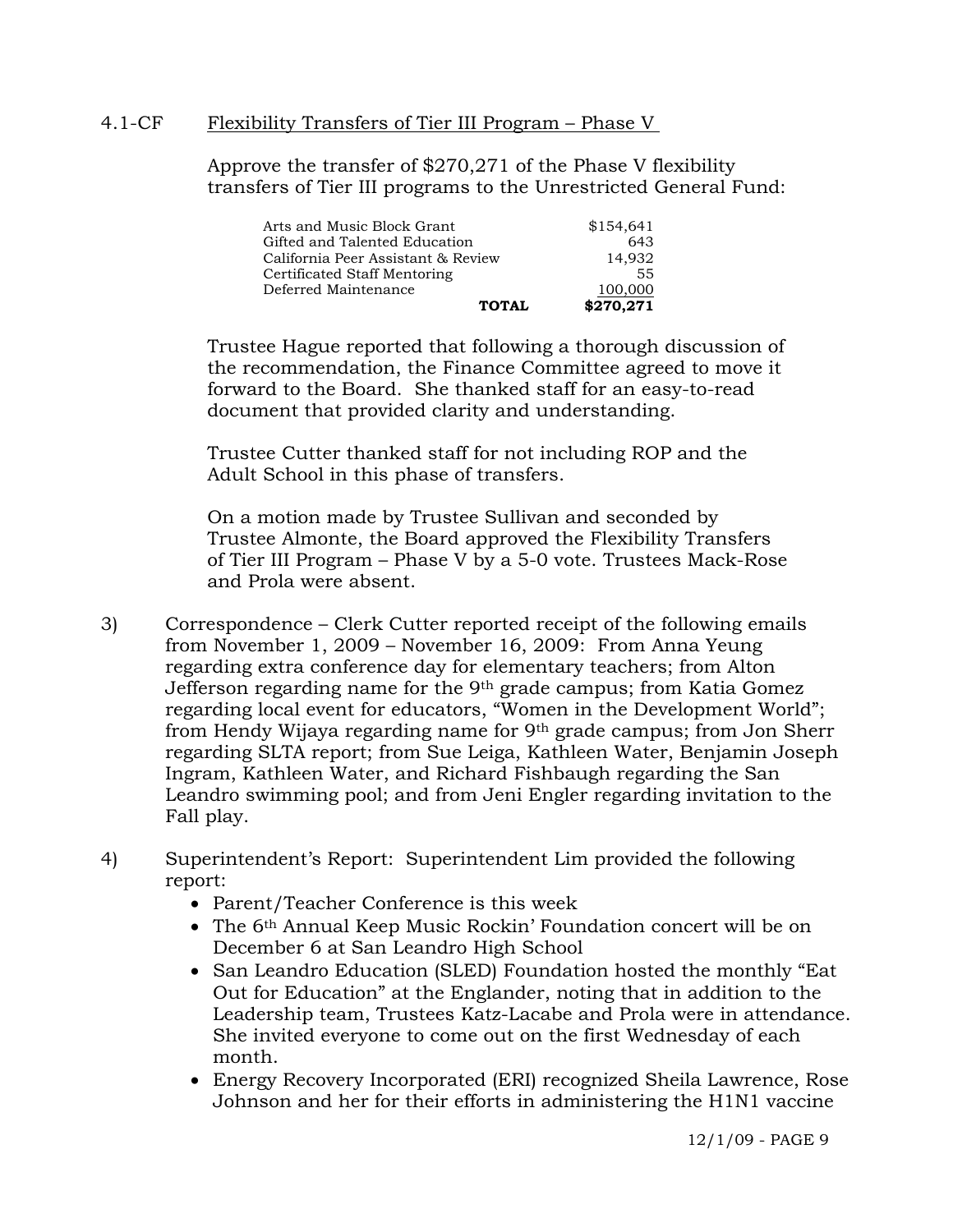to San Leandro school children. Each of them was presented with a plaque that read: *"In recognition of great achievement to protect San Leandro school children with H1N1 vaccines in the Fall of 2009, "First they ignore you, then they laugh at you, then they fight you, then you win."*

Superintendent Lim noted that ERI will be receiving a business award from the San Leandro Chamber of Commerce. In addition, at the invitation of the Board, ERI will be attending the December 15 Board meeting to receive a Certificate of Commendation for their outstanding efforts to administer the H1N1 vaccines to our students during the month of November.

- 5) Board Committee Reports
	- Facilities/Technology Trustee Cutter reported that the committee met on November 19 and discussed John Muir Middle School Heating & Roofing project – Amendment #1 to Jeff Wong Architect for structural design, and McKinley Elementary School C-13 Restroom Renovation project Notice of Completion (NOC), both of which are being brought forward for Board consideration tonight. The committee also discussed the presentation on preliminary review and discussion of Food Services Department Going Green including the cost analysis of implementation and the impact on custodial and operations, reviewed the repair and/or replacement costs of the San Leandro High School pools, and received an initial viewing of the name for the Ninth Grade Campus. The committee's next meeting will be December 7.
	- Finance Trustee Hague reported that the committee met on November 30 and discussed and reviewed Tier III Flexibility Transfers from 2008-09 ending balance/carryovers, reviewed the committee's priority of the restoration of budget reductions, and had a preliminary discussion of budget process in response to the pending Governor's proposal in January 2010. A budget timeline will be sent to the Board. Included in the timeline are two Special Board workshops which have been tentatively scheduled for February 2 and February 23.
- 5) Board Representatives' Reports
	- Alameda County School Boards Association Trustee Sullivan was not able to attend the meeting due to a Special Board meeting; however, she was emailed minutes, so she provided the following report: The Association received a presentation on "Kick It Up a Notch: Affective Grass Roots Advocacy and Media Outreach". Districts were asked to send a copy of their Superintendent's contracts as well as information on a current Parcel Tax, if districts have one. It was also noted that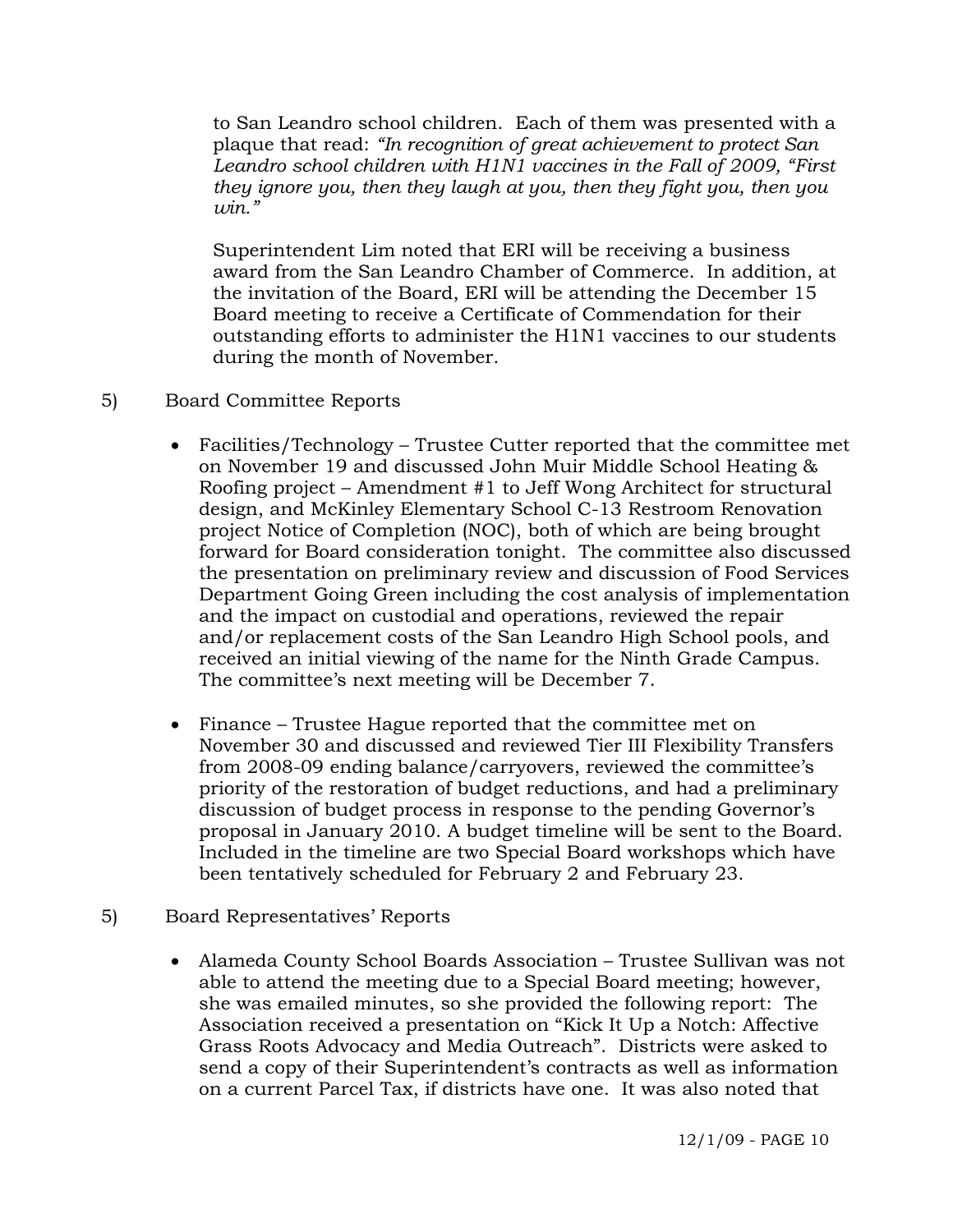some of the presentations planned for the Annual Conference included "If Money Matters - Communicate with Care", Thursday, December 3 with Castro Valley Superintendent Jim Negri; Web 2.0 Clinic, Friday, December 4 with Mike McMahon, Alameda Unified School District; "Are Your School Health Services a Liability," December 5 with Jamie Hintzke, Pleasanton Unified School District.

# **CONSENT ITEMS**

Human Resources

2.1-C Acceptance of Personnel Report

Business Operations

4.1-C Resolution #09-58 to Declare Certain Equipment Surplus and/or Obsolete

Facilities and Construction

5.1-C Notice of Completion for the McKinley Elementary School C-13 Restroom Renovation

On a motion made by Trustee Sullivan and seconded by Trustee Cutter, the Board approved the remaining consent items by a 5-0 vote. Trustees Mack-Rose and Prola were absent.

# Educational Services

3.1-C Out-of-Country Field Trip for Bancroft Students to Playa Careyeros, Bahia de Banderas, and Nayarit Mexico for the Periods February 15- 24, 2010

> Responding to Trustee Hague concerns, Assistant Superintendent Cindy Cathey stated this will be the third year that students have participated in this type of trip, noting that, three years ago, the District's legal firm reviewed the permission slip that is related to the swimming, which is very thorough in terms of the District's responsibility, etc. With regards to the funding, it is anticipated that Title I or SLIP would cover the substitute depending on the students attending; however, additional fundraising is expected to help cover the cost.

On a motion made by Trustee Hague and seconded by Trustee Sullivan, the Board approved the Out-of-Country Field Trip for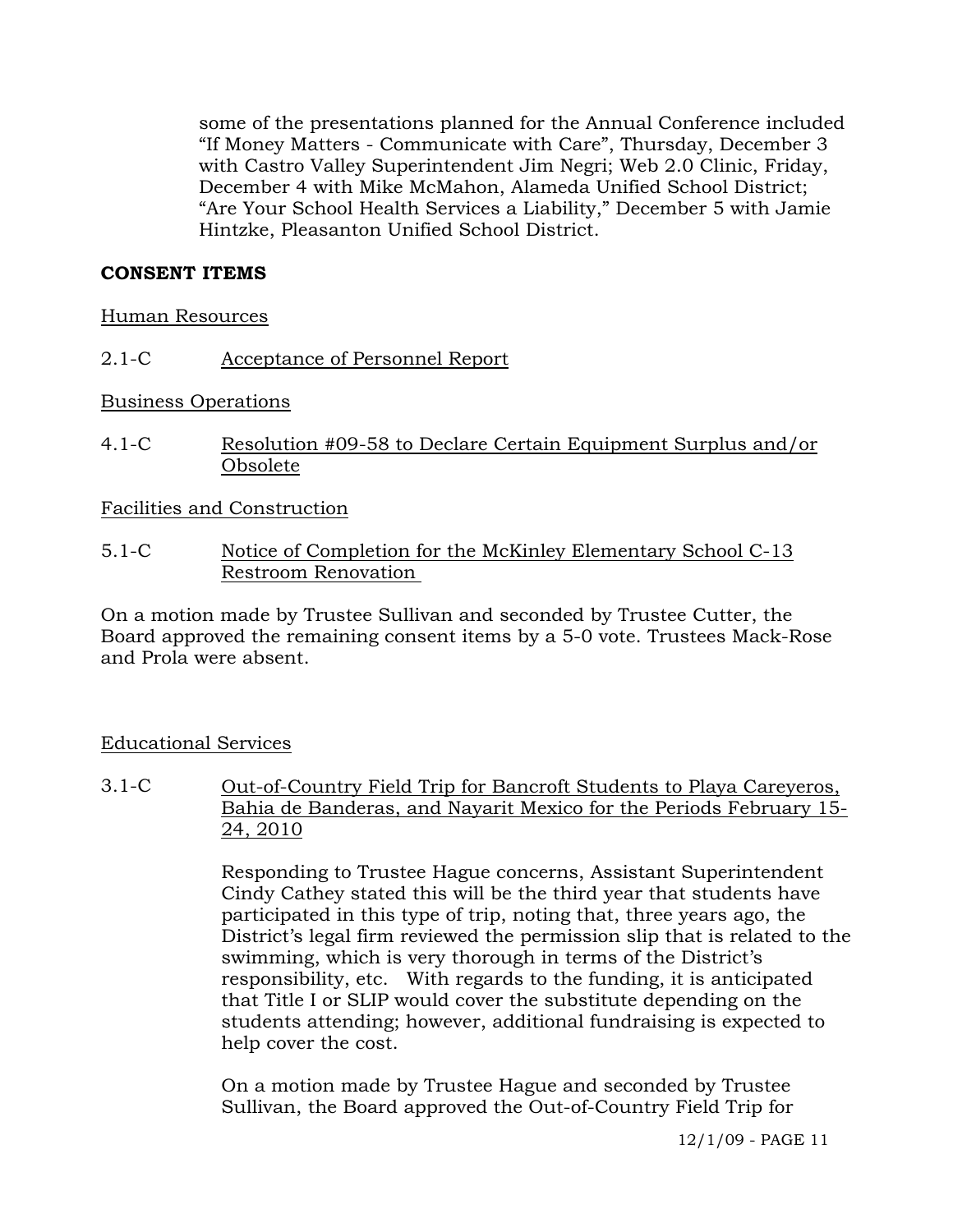Bancroft Students to Playa Careyeros, Bahia de Banderas, and Nayarit Mexico for the Periods February 15-24, 2010, by a 5-0 vote. Trustees Mack-Rose and Prola were absent.

#### **CONFERENCE ITEM**

#### General Services

### 1.3-CF Receive Nominations and Select Semi-Finalists for the Name of the 9<sup>th</sup> Grade Campus

The Board discussed and received nominations and selected semifinalists for the name of the 9th Grade Campus. The Board invited public comments.

### **PUBLIC COMMENT**

- Esther Collier, former Board member, reflected back over the years on the various grade-level configurations of the District, suggesting that the name be generic and not specifically reflect 9th grade or freshmen. Ms. Collier would like "San Leandro Academy", or "Lundberg Academy" considered, adding that she felt it would be best to stay away from names not easy to pronounce or spell.
- Joe Collier suggested the Truman Academy for Harry S. Truman, who accomplished so much for humanity all over the world.
- Stephen Cassidy, former Board member, spoke in support of naming the 9th Grade Campus for Fred Korematsu, a Japanese-American civil rights leader who just by "standing up for his civil rights, ultimately upheld all of our civil rights and helped change American society". Mr. Cassidy felt that it would be a fabulous honor for the community to embrace the name of Fred Korematsu for the name of the 9<sup>th</sup> grade campus, adding that "it will teach a lesson to the students and it will inspire them for the future."

Following public comments, President Katz-Lacabe reviewed the process for the naming of the 9th grade campus, noting that the criteria or guidelines of the application form were based on Board Policy 7310 which states that the Governing Board shall name schools or individual buildings in recognition of: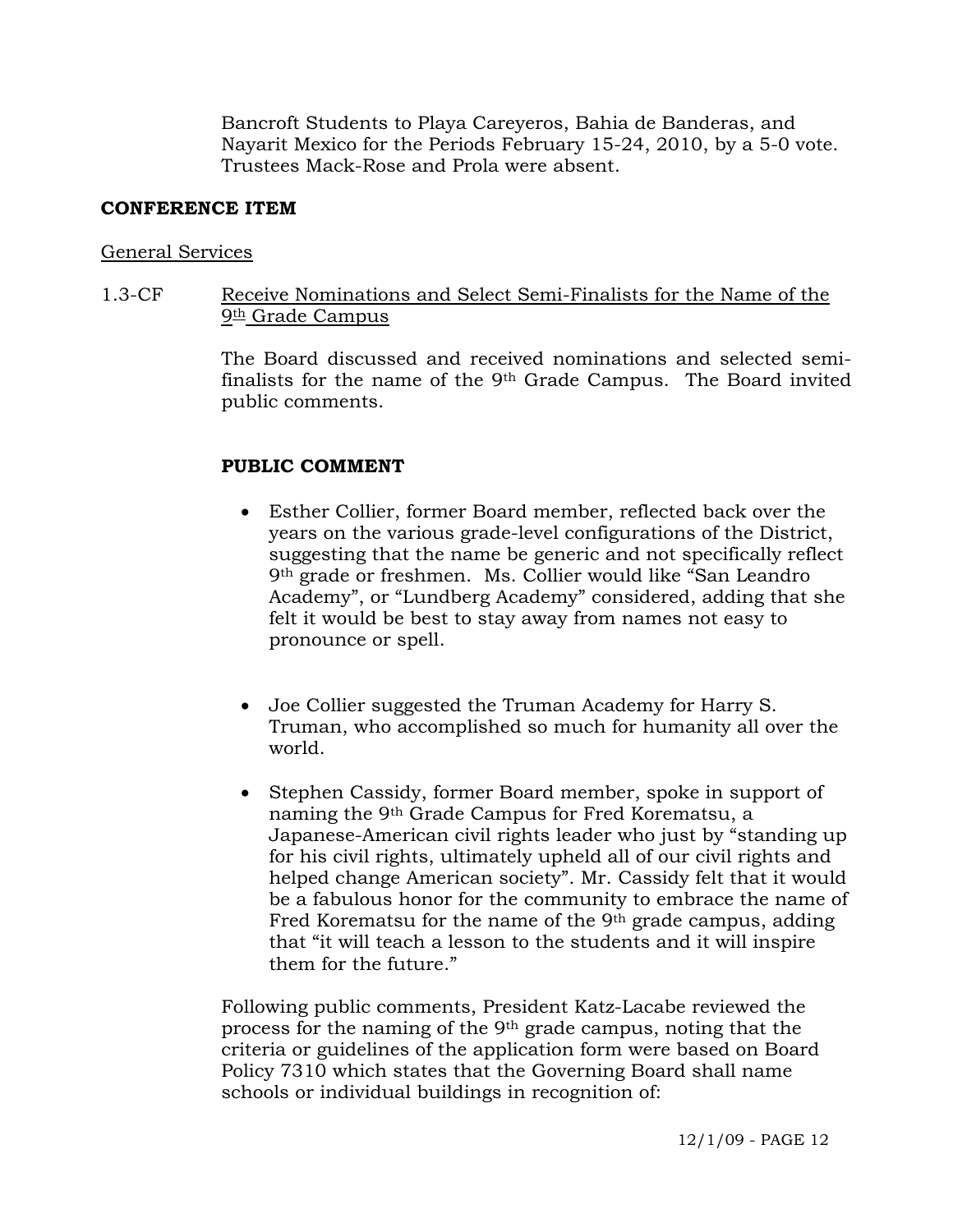- $\triangleright$  Individuals, living or deceased, who have made outstanding contributions to the county or community
- $\triangleright$  Individuals, living or deceased, who have made contributions of state, national or worldwide significance
- $\triangleright$  The geographic area in which the school or building is located

President Katz-Lacabe stated that the Board received 73 submissions from students, parents, staff members, administrators, and other community members, resulting in 29 different names.

President Katz-Lacabe explained that at tonight's meeting each Board would select a number of names from the 29 submitted that they would consider naming the facility and move forward to the December 15 meeting at which time, the Board will identify semifinalists through a forced ranking system and discuss the merits of those nominees. The Board will then narrow their selection to the final choice through a forced ranking process.

Before proceeding with the Board selections, it was noted that Trustees Mack-Rose and Prola were at the California School Boards' Association Conference in southern California and had submitted there selections via email. Trustee Sullivan also wanted it noted that Board did receive Madison Principal Garry Grotke's submission via email and his nomination had been included in the list. Below is the list of suggested names that each member would like to be brought forward to the December 15 Board meeting for consideration:

| Trustee Almonte:              | Fred Korematsu, Barack Obama, Dan Niemi, Bill |
|-------------------------------|-----------------------------------------------|
|                               | Lockyer, Freshman,                            |
| Trustee Cutter:               | Fred Korematsu, Freshman, Faith Frazier       |
| Trustee Hague:                | Fred Korematsu, Freshman, Future              |
| Trustee Katz-Lacabe:          | Fred Korematsu, Luster Knight                 |
| Trustee Mack-Rose:            | Fred Korematsu, Luster Knight, Faith Frazier  |
| (read by Trustee Katz-Lacabe) |                                               |
| Trustee Prola:                | Fred Korematsu, Dan Niemi, Luster Knight,     |
| (read by Trustee Cutter)      | Cesar Chavez                                  |
| Trustee Sullivan:             | Cesar Chavez, Barack Obama, Al Gore,          |
|                               | International                                 |
| Student Board member          | Freshman, Fred Korematsu, Barack Obama        |
| Steven Mills                  |                                               |

# **ADDITIONAL SUGGESTIONS AND COMMENTS FROM BOARD MEMBERS**

• Trustee Sullivan enjoyed and appreciated the choral presentation from the Roosevelt Elementary School Choir.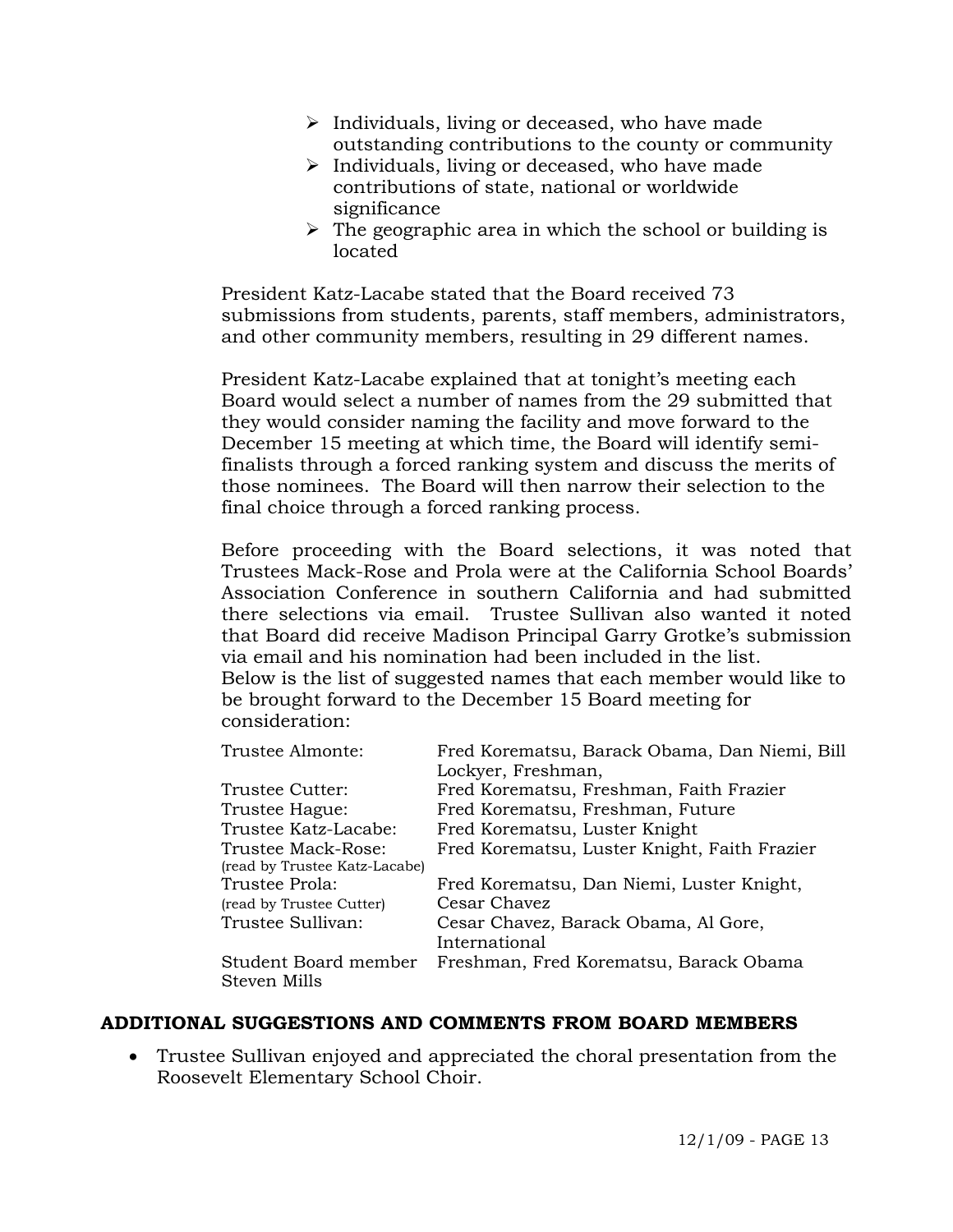- Trustee Almonte suggested than in addition to recognizing volunteers, parent involvement awards be considered to recognize those parents who are active volunteers in school activities.
- Trustee Hague thanked music teacher Susan Dent and the Roosevelt Elementary School Choir for their performance. Trustee Hague also announced that Thursday night will be the Lenny Williams Concert at San Leandro High. Trustee Hague also had an opportunity to attend the high school fall play, which was held in the student cafeteria this year, noting that she received several comments that it wouldn't be long before we would be sitting in a theatre and enjoying performances.
- Student Board member Mills commented that he enjoyed Homecoming. He thanked the Board for giving the students an opportunity to be involved in the naming of the 9th Grade Campus process.

# **ANNOUNCEMENT**

# **Future Board of Education Meetings**

**Regular Meeting – December 15, 2009 (Organizational Meeting)**  Regular Meeting – January 12, 2010 Regular Meeting – January 26, 2010 Regular Meeting – February 9, 2010 Regular Meeting – March 2, 2010 **Special Meeting – Thursday, March 11, 2010, DO** Regular Meeting – March 23, 2010 Regular Meeting – April 20, 2010 Regular Meeting – May 4, 2010 Regular Meeting – May 18, 2010 **Regular Meeting – Wednesday, June 2, 2010**  Regular Meeting – June 15, 2009 Special Meeting – June 29, 2009